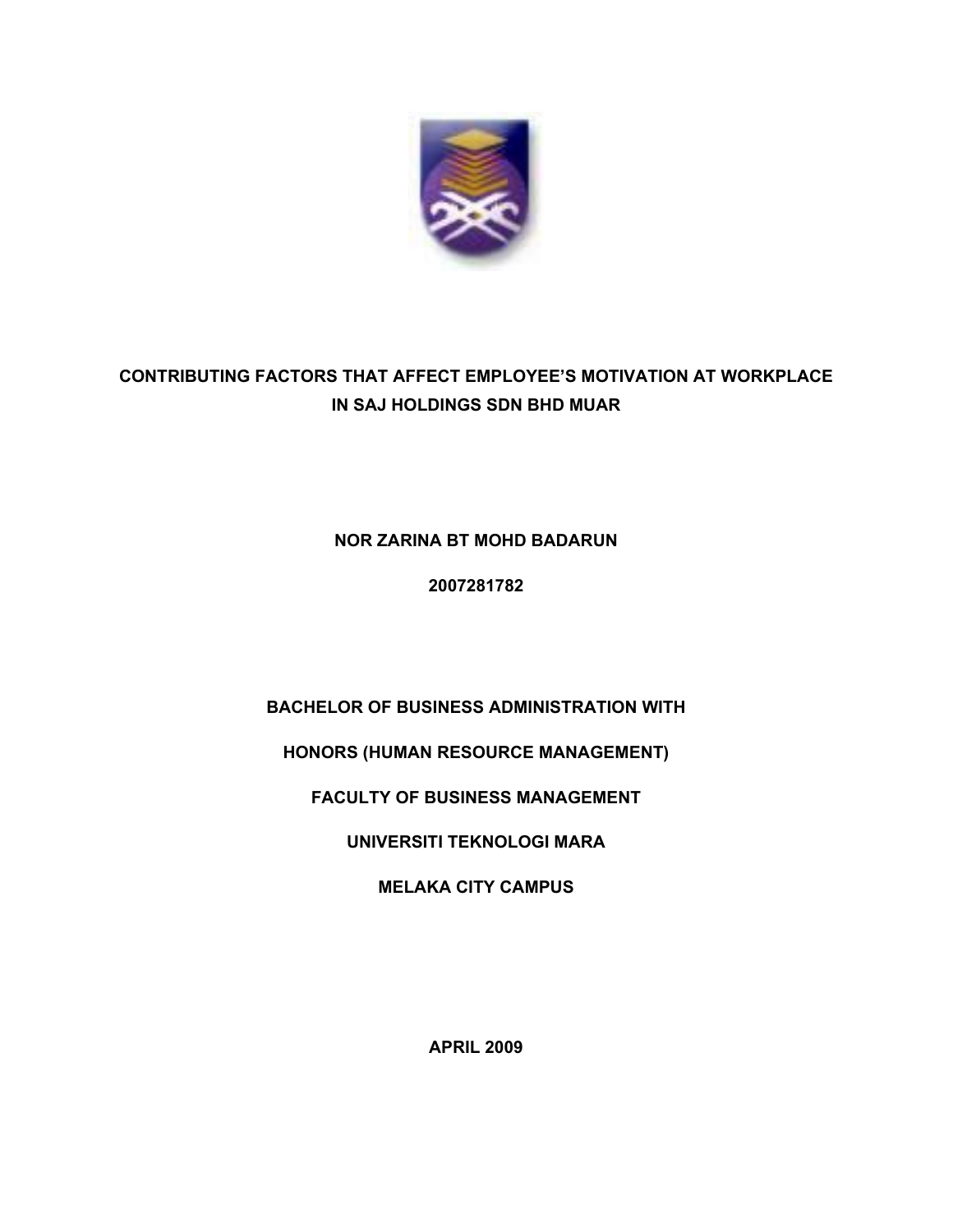#### **ACKNOWLEDGMENTS**

يسم الله الزحمن الزجيم

Alhamdulillah with the grace and bless from Allah S.W.T. I manage to complete this research. Several people played an important role in the accomplishing of this thesis. And I would like to acknowledge them here.

First, I would like to express my gratitude and appreciation to En. Nurazree Bin Mahmud, my thesis advisor for the assistance and encouragement and also his kind understanding, advice and time providing to pursue to this study. I also wish to thank my second examiner En. Noordin Bin Yahaya for all his comments to improve my report.

Not forgotten to my supervisor Pn. Roseini Binti Muhammad and all staff SAJ Holdings Sdn Bhd Muar for their valuable opinion, critical thought beautiful advices and more unquestionable support and for those who are willingly to complete the fundamental questionnaires as regard to my topic.

Last but not least, deep thanks to my family who give support and encouragement that allowed me to complete this task. Also thank to all my friends for their kindness support, unconditional love and loyalty in helping me in completing my research. Thank you to all of you.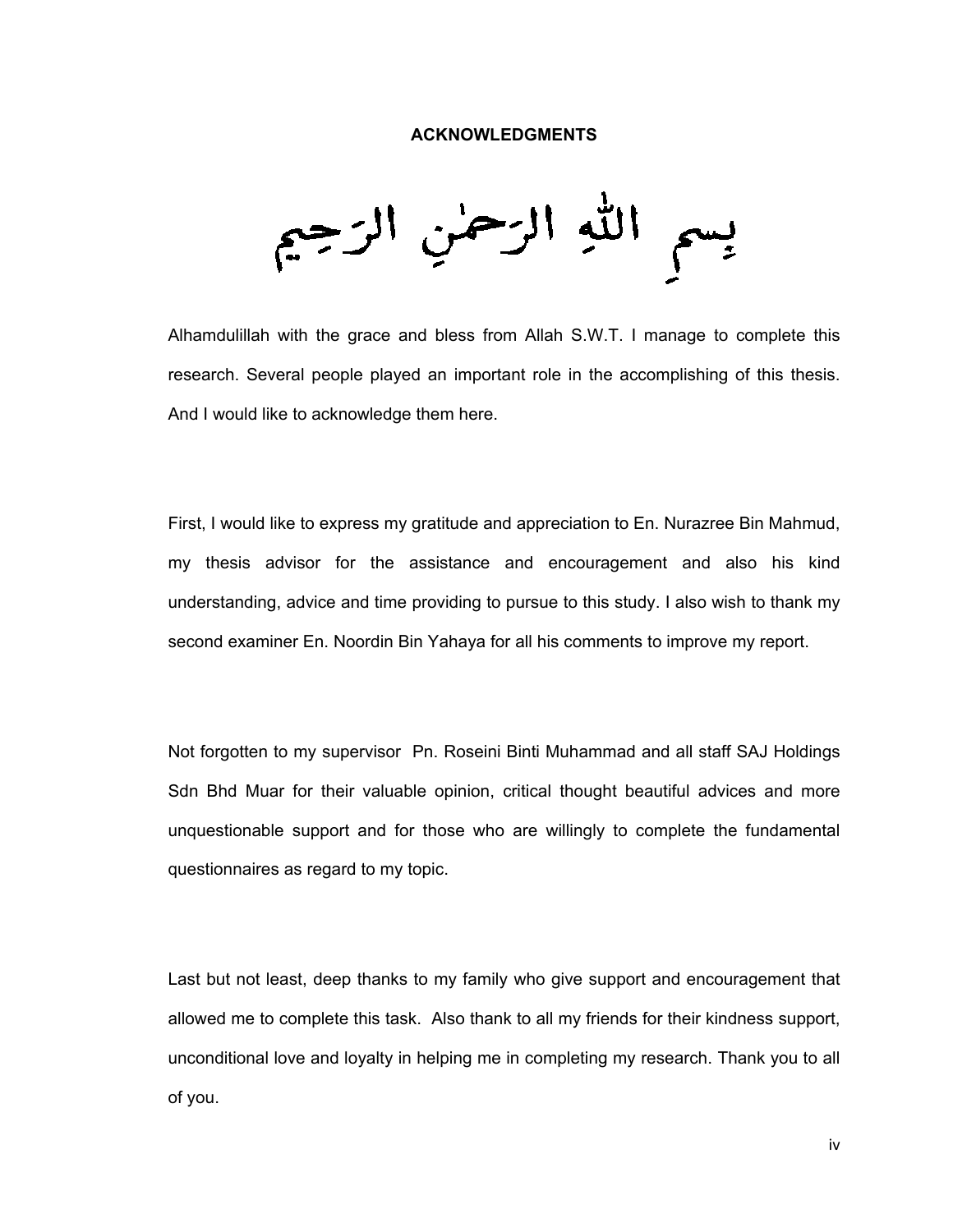# **TABLE OF CONTENTS**

|                          |                                                 | <b>ACKNOWLEDGEMENTS</b>                                        | iv                      |
|--------------------------|-------------------------------------------------|----------------------------------------------------------------|-------------------------|
| <b>TABLE OF CONTENTS</b> |                                                 |                                                                | v                       |
|                          | <b>ABSTRACTS</b>                                |                                                                | vii                     |
|                          | <b>CHAPTERS</b>                                 |                                                                |                         |
| 1.                       | <b>INTRODUCTIONS</b>                            |                                                                | 1                       |
|                          |                                                 |                                                                |                         |
|                          | 1.1                                             | <b>Background</b>                                              | 1                       |
|                          | 1.2                                             | <b>Background of organization</b><br><b>Mission statements</b> | $\overline{\mathbf{2}}$ |
|                          | 1.3                                             |                                                                | 4                       |
|                          | 1.4                                             | <b>Problem statements</b>                                      | 5                       |
|                          | 1.5                                             | <b>Research questions</b>                                      | 6                       |
|                          | 1.6                                             | <b>Research objectives</b>                                     | 6                       |
|                          | 1.7                                             | <b>Scope of study</b>                                          | 6                       |
|                          | 1.8                                             | <b>Significant of study</b>                                    | 6                       |
|                          | 1.9                                             | <b>Theoretical framework</b>                                   | $\overline{7}$          |
|                          | 1.10<br>1.11                                    | <b>Hypotheses</b><br><b>Limitations</b>                        | 9                       |
|                          |                                                 |                                                                | 10                      |
|                          | 1.12                                            | <b>Definition of term</b>                                      | 11                      |
| 2.                       | <b>LITERATURE REVIEW</b>                        |                                                                | 12                      |
|                          | 2.1                                             | <b>Introduction</b>                                            | 12                      |
|                          | 2.2                                             | <b>Employee's motivation</b>                                   | 12 <sub>2</sub>         |
|                          | 2.3                                             | Compensation                                                   | 14                      |
|                          | 2.4                                             | <b>Working condition</b>                                       | 16                      |
|                          | 2.5                                             | <b>Recognition</b>                                             | 17                      |
|                          | 2.6                                             | <b>Training and developments</b>                               | 18                      |
| 3.                       | RESEARCH METHODOLOGY AND DATA COLLECTION METHOD |                                                                | 21                      |
|                          | 3.1                                             | <b>Introduction</b>                                            | 21                      |
|                          | 3.2                                             | <b>Research design</b>                                         | 21                      |
|                          | 3.3                                             | Data collection method                                         | 22                      |
|                          |                                                 | 3.3.1 Questionnaire                                            | 22                      |
|                          |                                                 | 3.3.2<br><b>Observation</b>                                    | 22                      |
|                          | 3.4                                             | <b>Sampling</b>                                                | 22                      |
|                          |                                                 | 3.4.1<br><b>Sampling technique</b>                             | 23                      |
|                          |                                                 | 3.4.2<br><b>Sampling frame</b>                                 | 23                      |
|                          |                                                 | 3.4.3<br><b>Sampling size</b>                                  | 24                      |
|                          | 3.5                                             | <b>Process for Data Analysis</b>                               | 24                      |
|                          |                                                 | <b>Correlational study</b><br>3.5.1                            | 24                      |
|                          |                                                 | 3.5.2 Pearson correlation Coefficient                          | 24                      |
|                          |                                                 |                                                                |                         |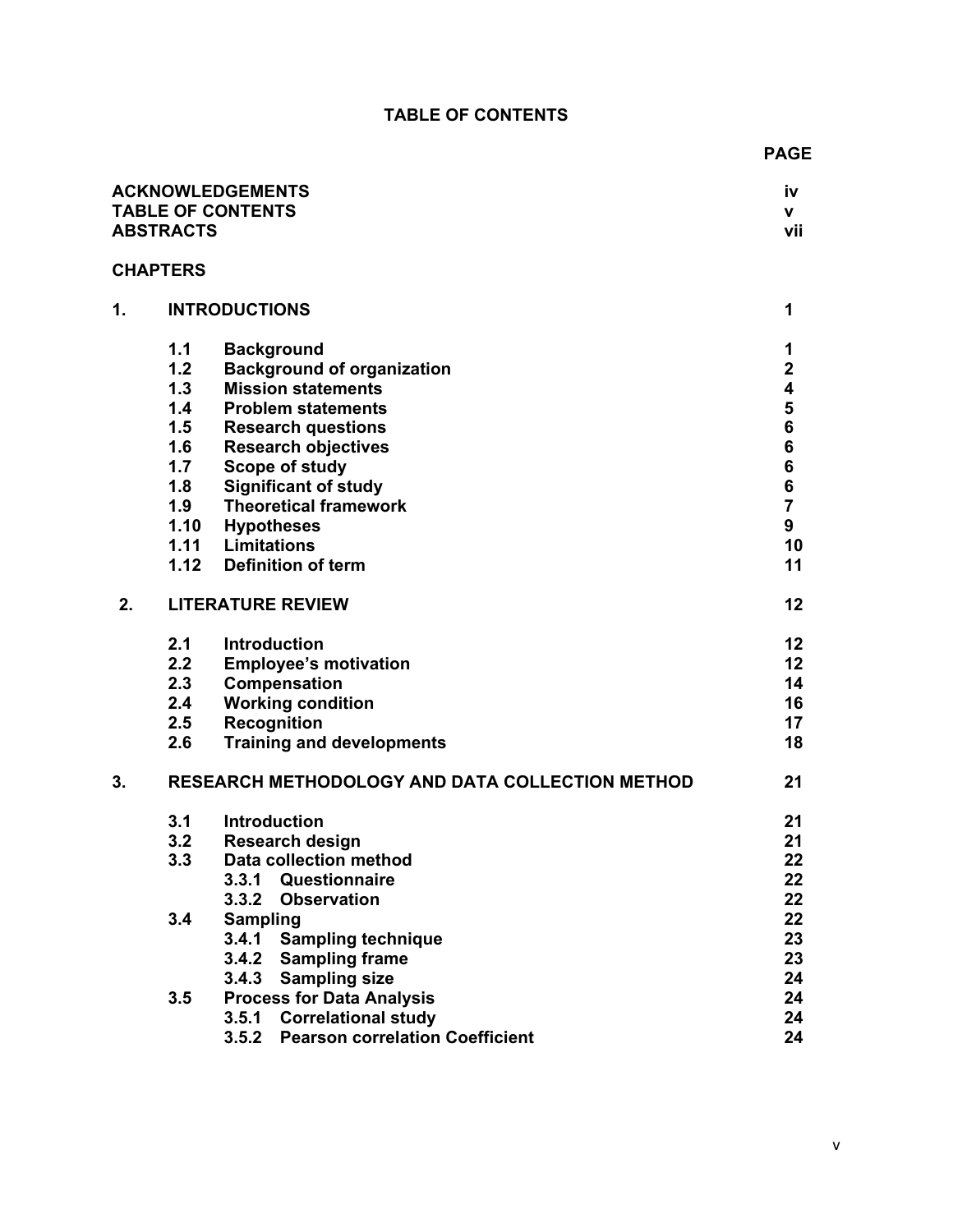#### **ABSTRACTS**

Employee motivation is a major factor in the success or failure for any organization. Thus, these research aims to see the employee's motivation at workplace in SAJ Holding Sdn. Bhd Muar since these company involve in water supply industry and employee's motivation become as an critical aspects to be maintain in order to be competitive. Thus four independents variables were tested to see it relationship with employee's motivation which is compensation, working condition, recognition, and training and development. The objectives of the research is to determines factors that related to employee's motivation, to determines the level of strength between independent variables and dependent variables and also to determine what are the most factor that influencing employee's motivation at workplace.

These research paper was used the correlation study. Correlational study is when the researcher is interested in delineating the important variables associated with the problem. Furthermore data collection method that was used is questionnaire and also observation. The data was collected from 85 respondents that come from various job positions which are executive, clerks, technician, crew, operator logy, and meter reader. In this research study, the sampling technique used is probability sampling because elements in the population have a known chance of being chosen as subjects in the sample. This research also used the stratified sampling which simple random sub samples are drawn from within different strata that are more or less equal on some characteristics. From the findings that revealed through Pearson correlation analysis, it state that only three independent variable have significant relationship with employee's motivation at SAJ Holdings Sdn Bhd Muar which is compensation, working condition, and also recognition. While the results from regression backward analysis indicated that the recognition become as the most factor that affects employee's motivation at workplace.